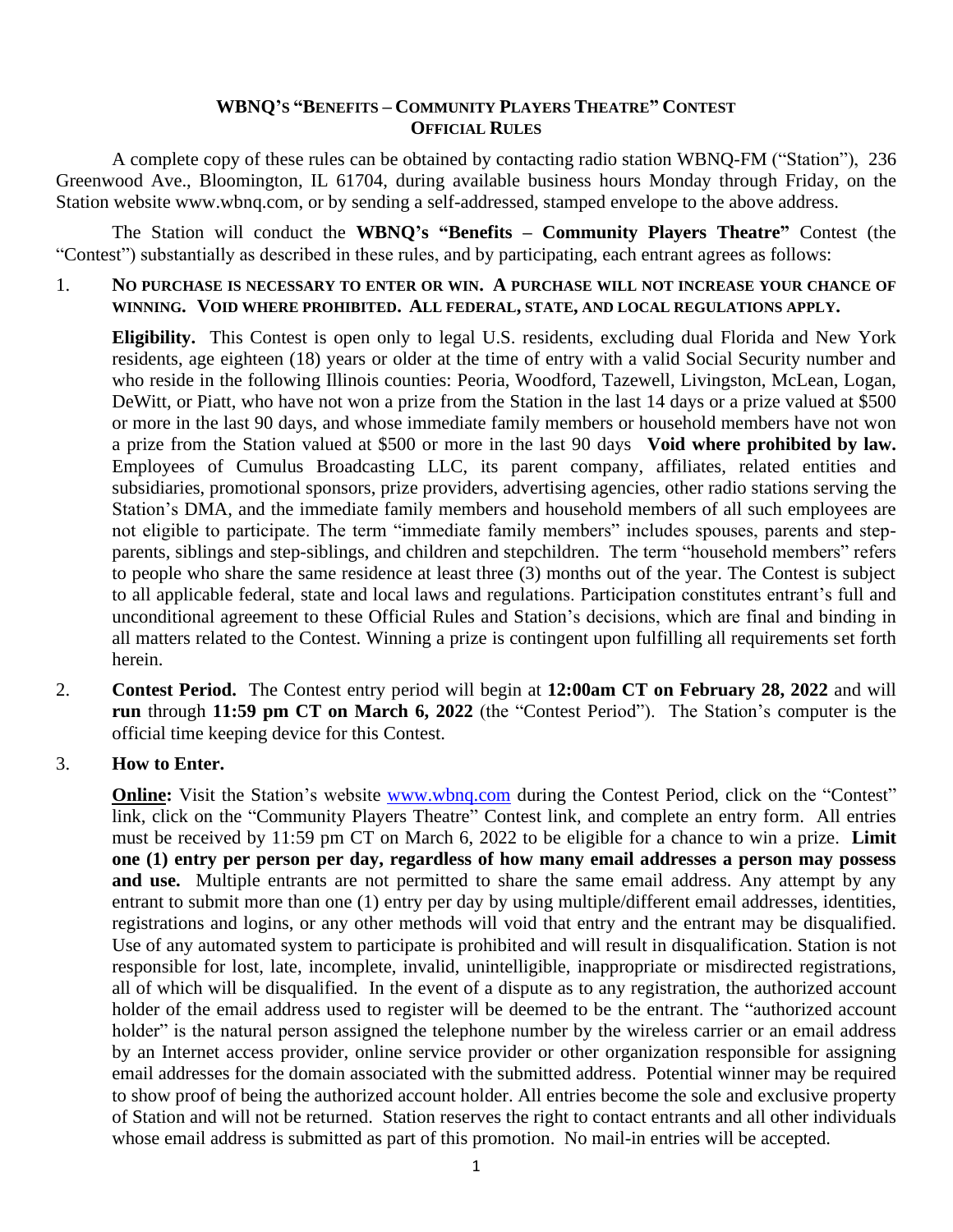- 4. **Winner Selection.** On or about 11:00am CT on March 7, 2022, Station will select one (1) potential winner in a random drawing from among all valid entries received by Station during the Contest Period. Each winning entrant will be contacted using the email address and/or telephone number provided with the entry and may be awarded the prize (subject to verification of eligibility and compliance with the terms of these rules). Station's decisions as to the administration and operation of the Contest and the selection of the potential winner are final and binding in all matters related to the Contest. Failure to respond to the initial verification contact within three (3) days of notification or failure to claim the prize within three (3) days of verification as a winner will result in disqualification and forfeiture of the prize.
- 5. **Verification of Potential Winner.** THE ELIGIBILITY OF ALL POTENTIAL CONTEST WINNERS IS SUBJECT TO VERIFICATION BY STATION WHOSE DECISIONS ARE FINAL AND BINDING IN ALL MATTERS RELATED TO THE CONTEST. The potential winner must continue to comply with all terms and conditions of these Official Rules, and winning is contingent upon fulfilling all requirements. The potential winner may be notified by email and/or telephone call after the date of random drawing and/or winner determination. The potential winner will be required to sign and return to Station, within three (3) days of the date notice is sent, an affidavit of eligibility and a liability/publicity release (except where prohibited) to claim the prize, if applicable. A winner who returns the affidavit of eligibility and liability/publicity release will be deemed to have accepted the contest prize and thereafter will not be permitted to rescind their acceptance of the prize and/or return the prize. If a potential winner cannot be contacted, fails to sign and return the affidavit of eligibility and/or the liability/publicity release within the required time period (if applicable), or if the prize or prize notification is returned as undeliverable, potential winner forfeits prize. In the event that the potential winner of a prize is disqualified for any reason, Station may award the applicable prize to an alternate winner by random drawing from among all remaining eligible entries. Unclaimed prizes may not be awarded.
- 6. **Prizes.** One (1) prize will be awarded in this Contest. Each winner will receive:

(a) Two (2) tickets to "Mamma Mia!" at Community Players Theatre on a performance date of the winner's choice. Performance dates include March 11-13, 18-20, 25-27, 2022.

The approximate retail value ("ARV") of each prize is Forty Dollars **(\$20).** 

#### **TOTAL ARV OF ALL CONTEST PRIZES IS: Forty Dollars (\$40).**

## **For entry to the prize event(s), each event attendee may be required to show valid proof of vaccination against the COVID-19 virus and/or valid proof of a negative test for the COVID-19 virus within 72 hours (or such other time as the event organizers require) prior to the event(s).**

Winner is responsible for all taxes associated with prize receipt and/or use. Odds of winning a prize depend on a number of factors including the number of eligible entries received during the Contest Period and listeners participating at any given time.

There is no substitution, transfer, or cash equivalent for prizes, except that the Station may, in its sole discretion and to the extent permitted by law, substitute prizes of comparable value or cash. The prizes are expressly limited to the item(s) listed above and do not include taxes, gratuities or any other expenses. Any tickets and/or gift certificates/cards awarded as part of a prize will be subject to the terms and conditions set forth by the issuer and are valid only on the date(s) printed on the tickets or gift certificates/cards. Other restrictions may apply.

If any prize or a portion of any prize is postponed, cancelled, or otherwise unavailable due to disease, epidemic, pandemic, quarantine, any acts of government and/or any reason that is beyond the control of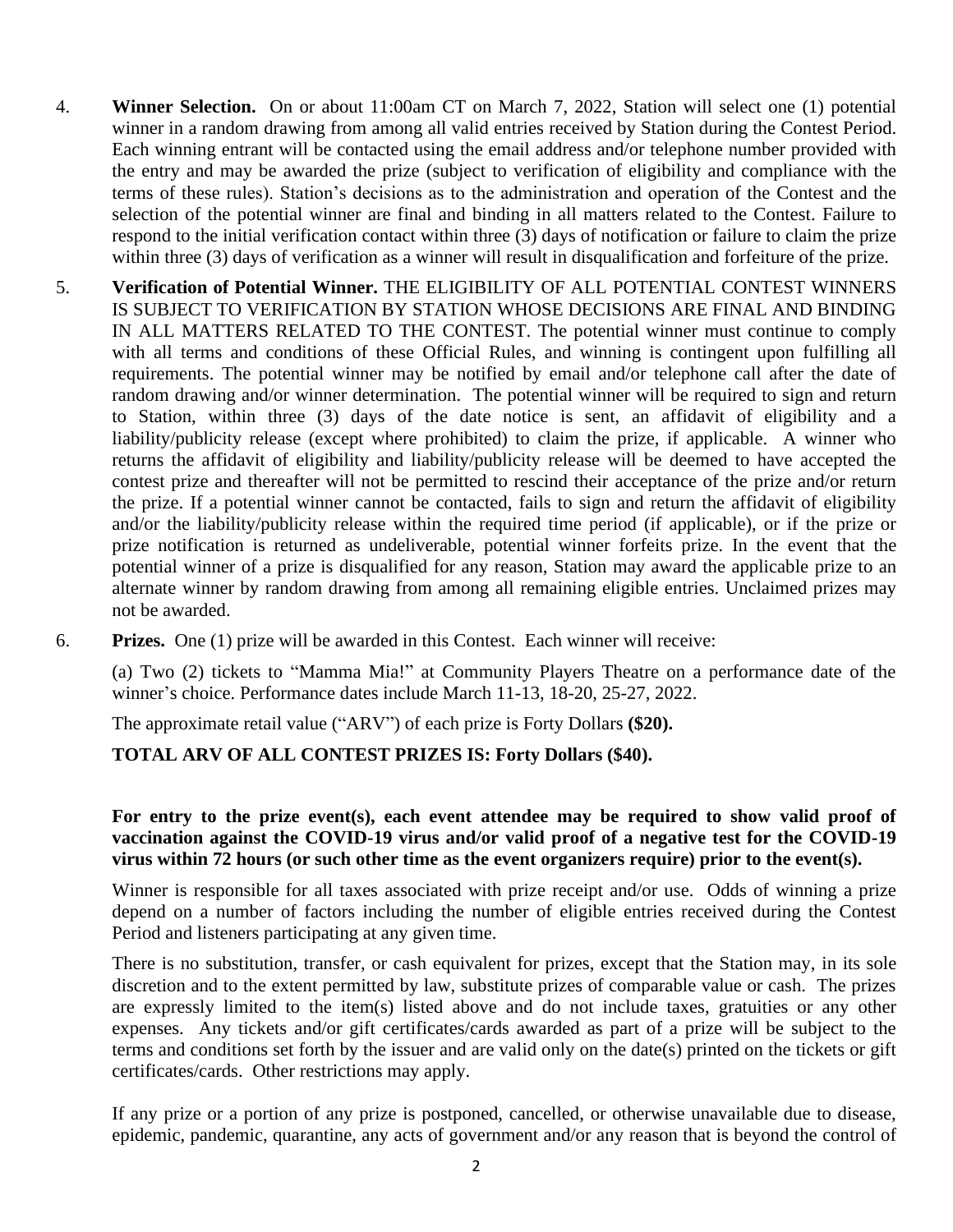Station or any Sponsor, then no substitution shall be provided. Station and any Sponsors make no representation or warranty about the safety of any prize. By accepting and using a prize, each winner acknowledges and assumes all risks of accepting and using the prize, and any other risks associated with the prize.

- 7. **Entry Conditions and Release.** By entering, each entrant agrees to: (a) comply with and be bound by these Official Rules and the decisions of the Station, which are binding and final in all matters relating to this Contest; (b) release and hold harmless Station, Cumulus Media New Holdings Inc., and each of their affiliated companies, participating sponsors, the prize suppliers and any other organizations responsible for sponsoring, fulfilling, administering, advertising or promoting the Contest, and each of their respective past and present officers, directors, employees, agents and representatives (collectively, the "Released Parties") from and against any and all claims, expenses, and liability, including but not limited to negligence and damages of any kind to persons and property, including but not limited to invasion of privacy (under appropriation, intrusion, public disclosure of private facts, false light in the public eye or other legal theory), defamation, slander, libel, violation of right of publicity, infringement of trademark, copyright or other intellectual property rights, property damage, or death or personal injury arising out of or relating to a entrant's entry, creation of an entry or submission of an entry, participation in the Contest, acceptance or use or misuse of prize (including any travel or activity related thereto) and/or the broadcast, exploitation or use of entry; and (c) indemnify, defend and hold harmless the Released Parties from and against any and all claims, expenses, and liabilities (including reasonable attorneys' fees) arising out of or relating to an entrant's participation in the Contest and/or entrant's acceptance, use, non-use or misuse of the prize.
- 8. **Publicity.** Participation in the Contest constitutes entrant's consent to use by the Station and its agent of entrant's name, likeness, photograph, voice, opinions, entry, and/or biographical information (including hometown and state) for promotional purposes in any media, worldwide, without further payment or consideration, unless otherwise prohibited by law.
- 9. **Taxes.** All State, Local, Federal and/or other taxes, duties, tariffs, title fees, licensing fees, or other fees for prizes awarded become the sole responsibility of the winner. All those who win a prize or prizes valued \$600 or more in any given year will be issued an IRS Form 1099 to report their winnings.
- 10. **General Conditions.** Station reserves the right to cancel, suspend and/or modify the Contest, or any part of it, if any fraud, technical failures or any other factor beyond Station's reasonable control impairs the integrity or proper functioning of the Contest, as determined by Station in its sole discretion. Station reserves the right in its sole discretion to disqualify any individual it finds to be tampering with the entry process or the operation of the Contest or to be acting in violation of these Official Rules or acting in an unsportsmanlike or disruptive manner. Any attempt by any person to deliberately undermine the legitimate operation of the Contest may be a violation of criminal and civil law, and, should such an attempt be made, Station reserves the right to seek damages from any such person to the fullest extent permitted by law. Station's failure to enforce any term of these Official Rules shall not constitute a waiver of that provision.
- 11. **Limitations of Liability.** The Released Parties are not responsible for: (a) any incorrect or inaccurate information, whether caused by Station, entrants, printing errors or by any of the equipment or programming associated with or utilized in the Contest; (b) technical failures of any kind, including but not limited to malfunctions, interruptions, or disconnections in phone lines or network hardware or software; (c) unauthorized human intervention in any part of the entry process or the Contest; (d) technical or human error that may occur in the administration of the Contest or the processing of entries; or (e) any injury or damage to persons or property that may be caused, directly or indirectly, in whole or